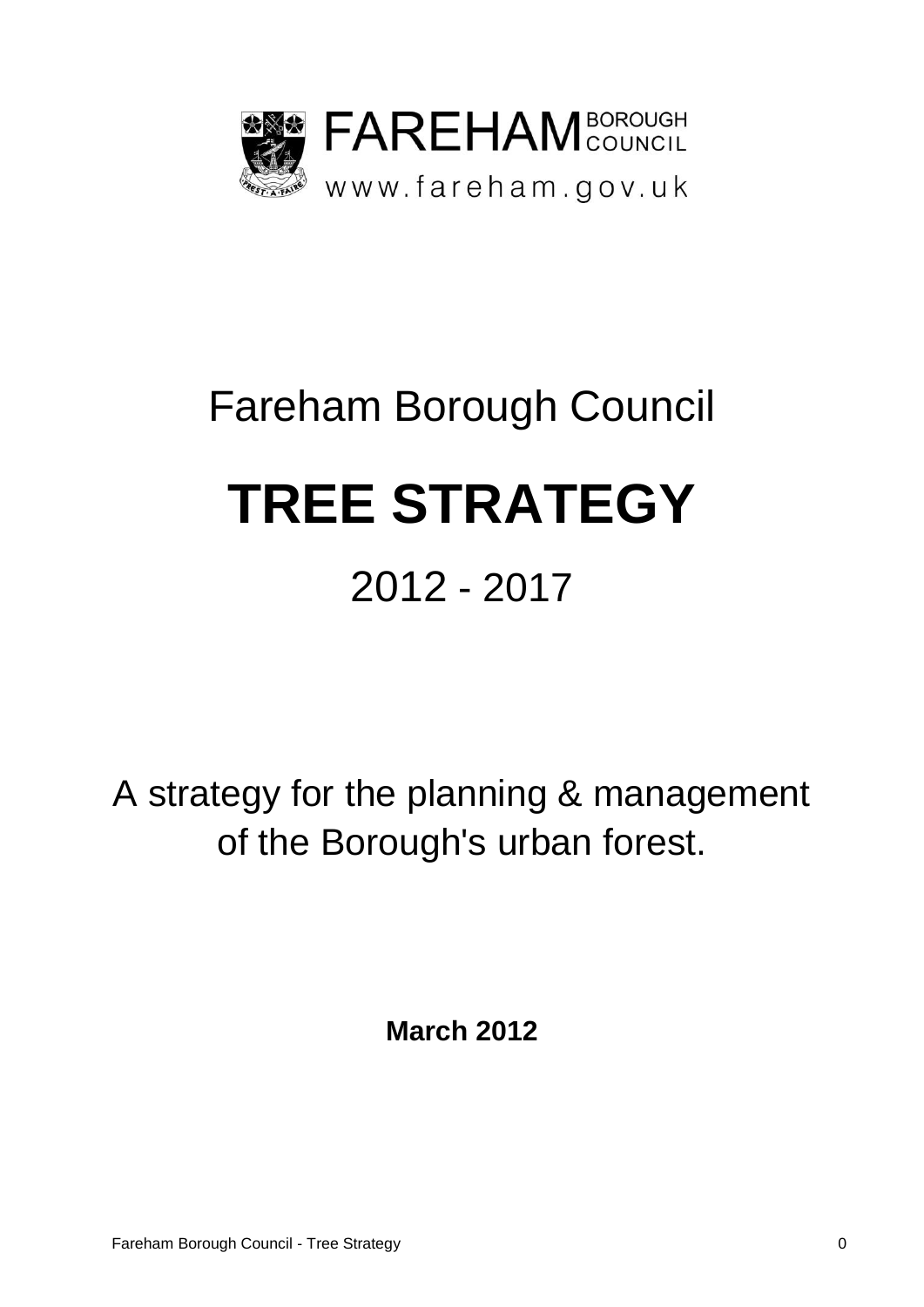## **CONTENTS**

- 1. Introducing the Strategy
- 2. Purpose of the Tree Strategy
- 3. The Benefits
- 4. Contexts and Issues
- 5. Policy Background
- 6. Why a Strategy
- 7. What is Fareham's Urban Forest
- 8. The Importance of Trees
- 9. Managing Conflicting Interests
- 10.The Strategy
- 11. Council Trees and their Management
- 12.Tree Management
- 13.Tree Inspections (Risk Assessments)
- 14.Trees in Parks and Public Open Spaces
- 15. Housing Trees
- 16.Woodland Trees
- 17. Mortgage / Insurance Claims
- 18. New Tree Planting
- 19.Trees and Development
- 20.Private Trees
- 21.Protection of Trees
- 22.Promotion of the Urban Forest
- 23.The Way Forward
- 24.Action Plan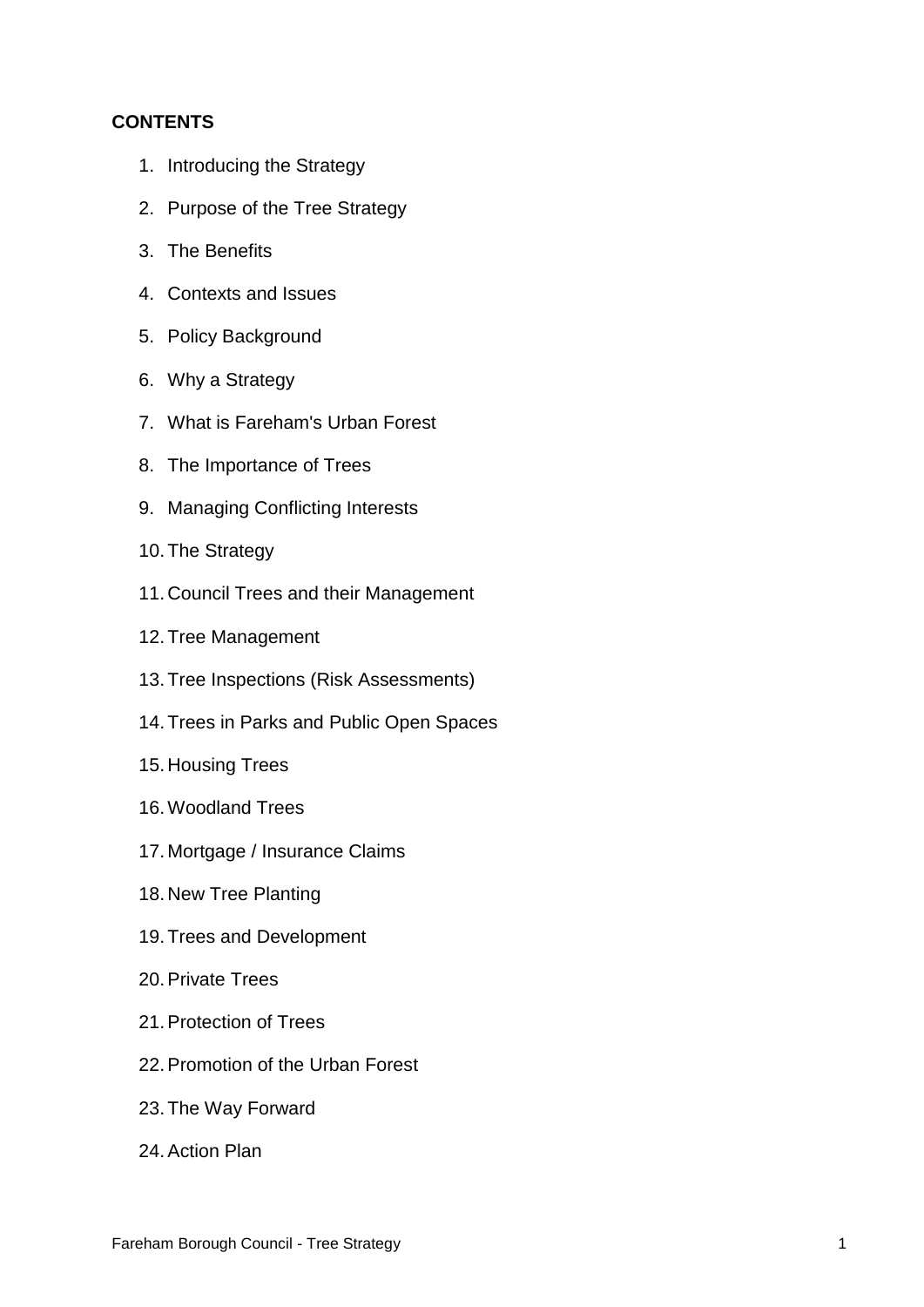# **1 Introducing the Strategy**

## **Aim**

To protect, promote, sustain and enhance our trees and woodlands, collectively referred to as urban forest and to recognise their contribution towards the character and appearance of the Borough for the benefit of all those who live, work in and visit Fareham.

## **The Measures**

The strategy will cover the following areas:

- Why a Strategy
- The Importance of Trees
- Tree Problems
- The Management of Council Owned Trees
- New Tree Planting and Maintenance
- Trees and Development
- Private Trees
- Protection of the Urban Forest
- Promotion of the Urban Forest

## **2 Purpose of the Tree Strategy**

- To perpetuate the existing tree stock as long as is practicable or desirable in accordance with sound arboricultural practices.
- To create a diverse population of trees of mixed age and species.
- To encourage partnerships with local communities, businesses and voluntary organisations to ensure the aims of the strategy.
- Utilise Risk Assessment techniques to form part of tree inspections to measure potential health & safety issues and perform the necessary works to alleviate high risk situations.
- Promote the benefits of Fareham's Urban Forest to the community.
- To protect the Urban Forest.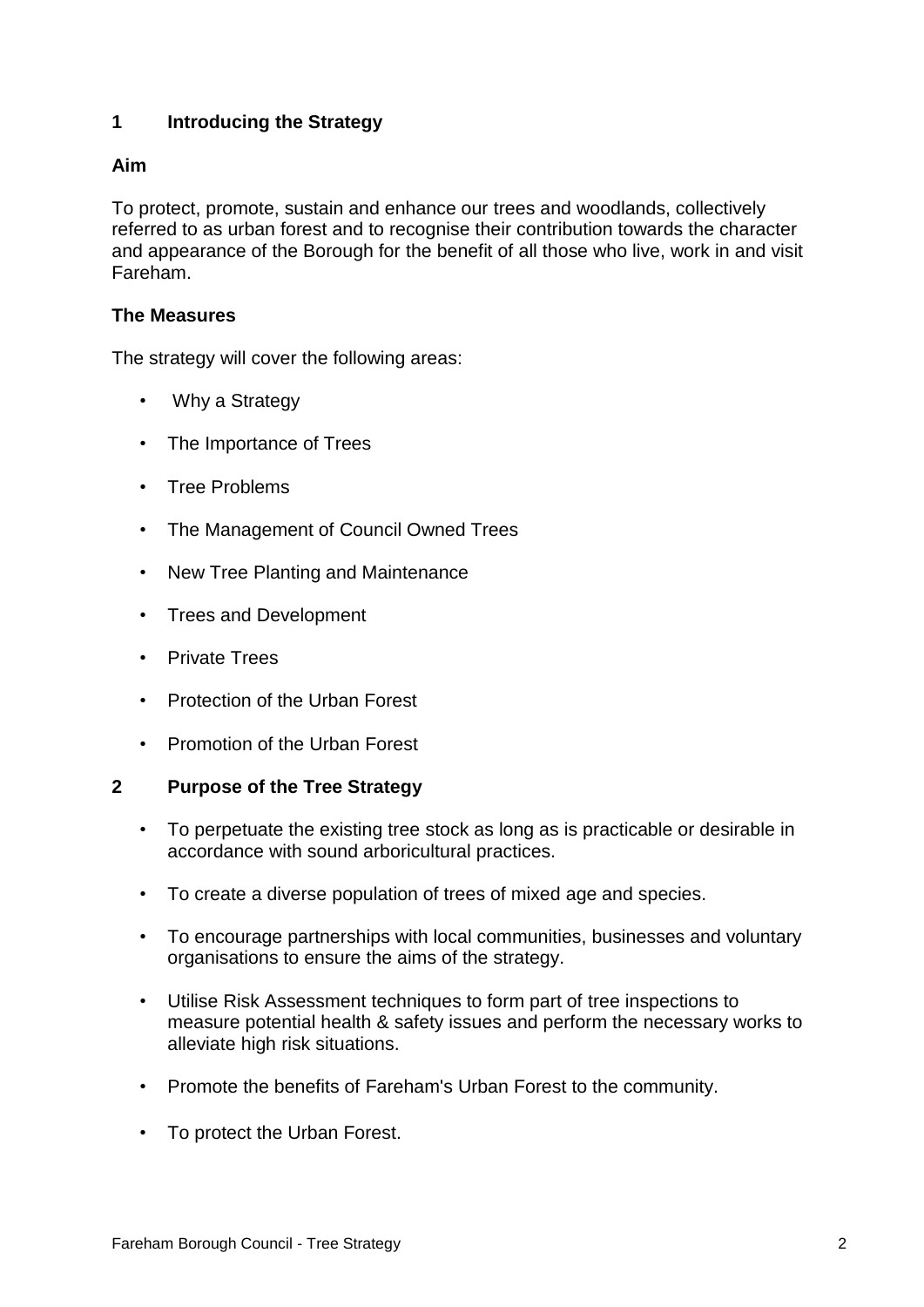• To enhance and protect the borough's biodiversity, landscape character and local distinctiveness.

# **3 The Benefits**

The strategy will deliver the following benefits for Fareham:

- Pro-active management of the Borough's tree stock, ensuring a diversity of age range and species of tree population.
- Preservation of Fareham's existing 'verdant character' and reputation as a prosperous, safe and attractive place to live and work.
- Increased sense of well-being and better health for Fareham's communities.
- Increased public awareness of the value of the Urban Forest.
- Free advisory service to the residents of the Borough.
- Increased number of trees protected, established and cared for within the Borough of Fareham.
- Contribution towards life-long learning in the community.
- Increased number of residents informed and involved in tree care and community woodland initiatives.
- Environmental improvements and the survival of urban wildlife associated with trees for future generations to enjoy.
- Contribute to national and regional targets regarding tree cover in the UK.

## **4 Contexts and Issues**

The Borough has a 'verdant character' synonymous with its tree cover, providing an attractive pleasant environment in which to live and work. Many of these trees are remnants of the historic landscape, characteristic of south Hampshire.

The remaining countryside in Fareham has a locally distinctive character, which is described in the Fareham Landscape Character Assessment, the Hampshire Landscape Character Assessment and in Hampshire's Historic Landscape Report.

Policy CS4 - Green Infrastructure, Biodiversity and Geological Conservation reflects the Council's wish to protect and enhance the landscape and historic character and quality of the countryside in the Borough.

The Council currently has an accepted policy of not removing trees unless they are dead, dying, diseased or dangerous, or in the interests of sound arboricultural or silvicultural management.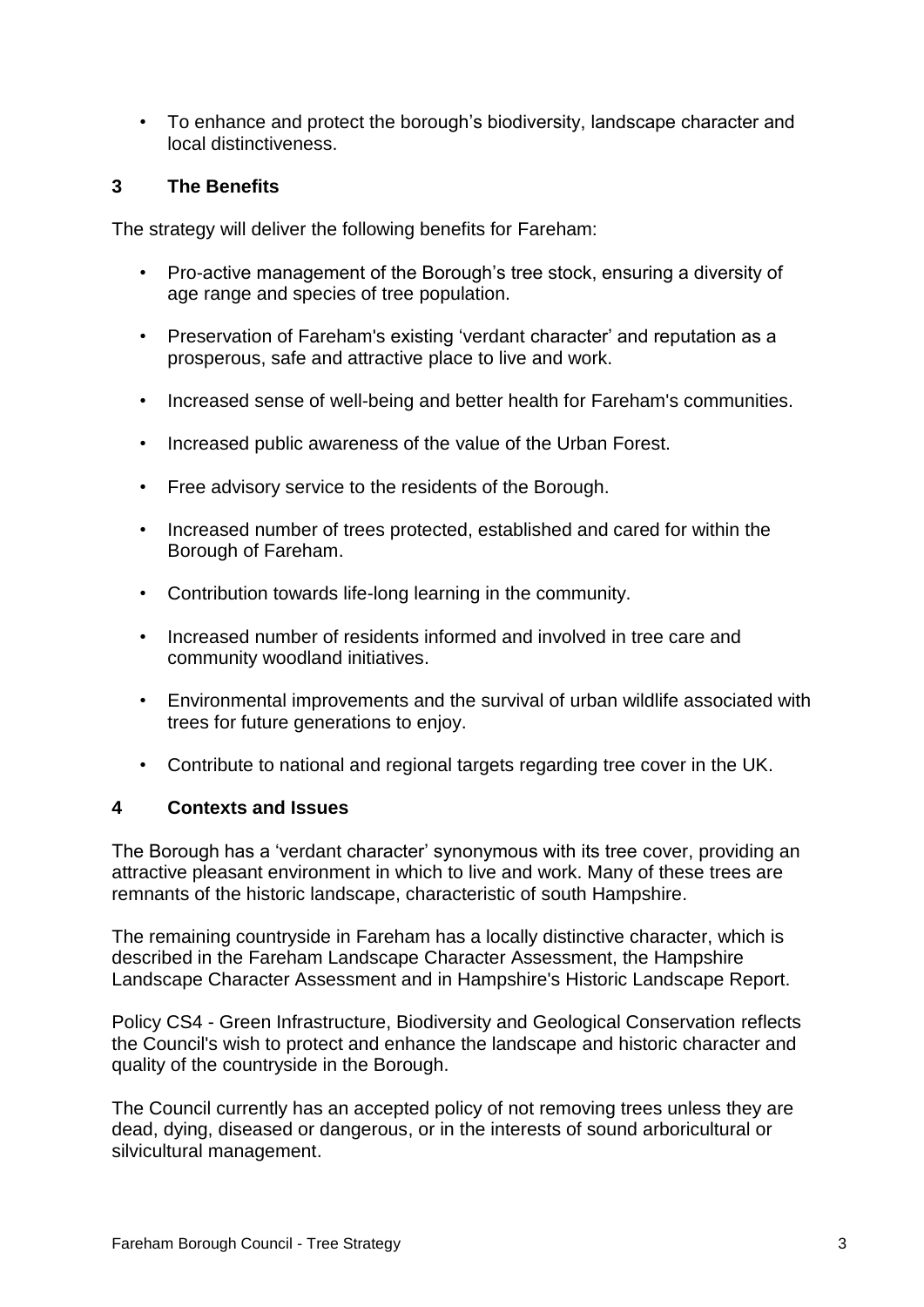The Council is responsible for maintaining many thousands of trees on 250 hectares of public open space and housing areas; and 40 hectares of woodland. However, the vast majority of Fareham's Urban Forest is privately owned represented by trees in gardens and hedgerows.

The Council has completed a survey of all the amenity trees within our community parks, informal green spaces, cemeteries, housing sites and certain trees in woodlands. This involved inputting their location, species, approximate age and condition onto a computerised tree management system.

We are also producing woodland management plans in liaison with the Forestry Commission for the Council owned woodlands.

Fareham Borough Council has a responsibility to protect the tree cover of the Borough through the use of the Tree Preservation Orders (TPO's) process and over 550 individual and group tree preservation orders are currently in place.

The Council will continue to make TPO's where appropriate and necessary to safeguard important trees and woodlands that contribute to the quality of the built and rural environment.

## **5 Policy Background**

#### **Fareham's Local Development Framework - Core Strategy**

Fareham Borough Council's Core Strategy states *"Trees, woodlands and hedgerows contribute greatly to the local distinctiveness of the Borough providing ecological, amenity, recreational and economic value.*

*Green Infrastructure will be created and safeguarded through investing in appropriate management, enhancement and restoration, and the creation of new resources including parks, woodland and trees; and wildlife habitat."* 

Policy CS4 of the Fareham Core Strategy provides protection for important trees, hedgerows and woodlands in the Borough and encourages new planting.

#### **Partnership for Urban South Hampshire - Green Infrastructure Strategy**

The Partnership for Urban South Hampshire (PUSH) adopted its Green Infrastructure Strategy in June 2010. The strategy recognises the role trees play in reducing energy use for heating and cooling buildings by shading them in summer and sheltering them in winter; and as carbon sinks. In relation to the new housing and employment proposed in the PUSH it promotes greenspace with trees for cooling and networks of street trees.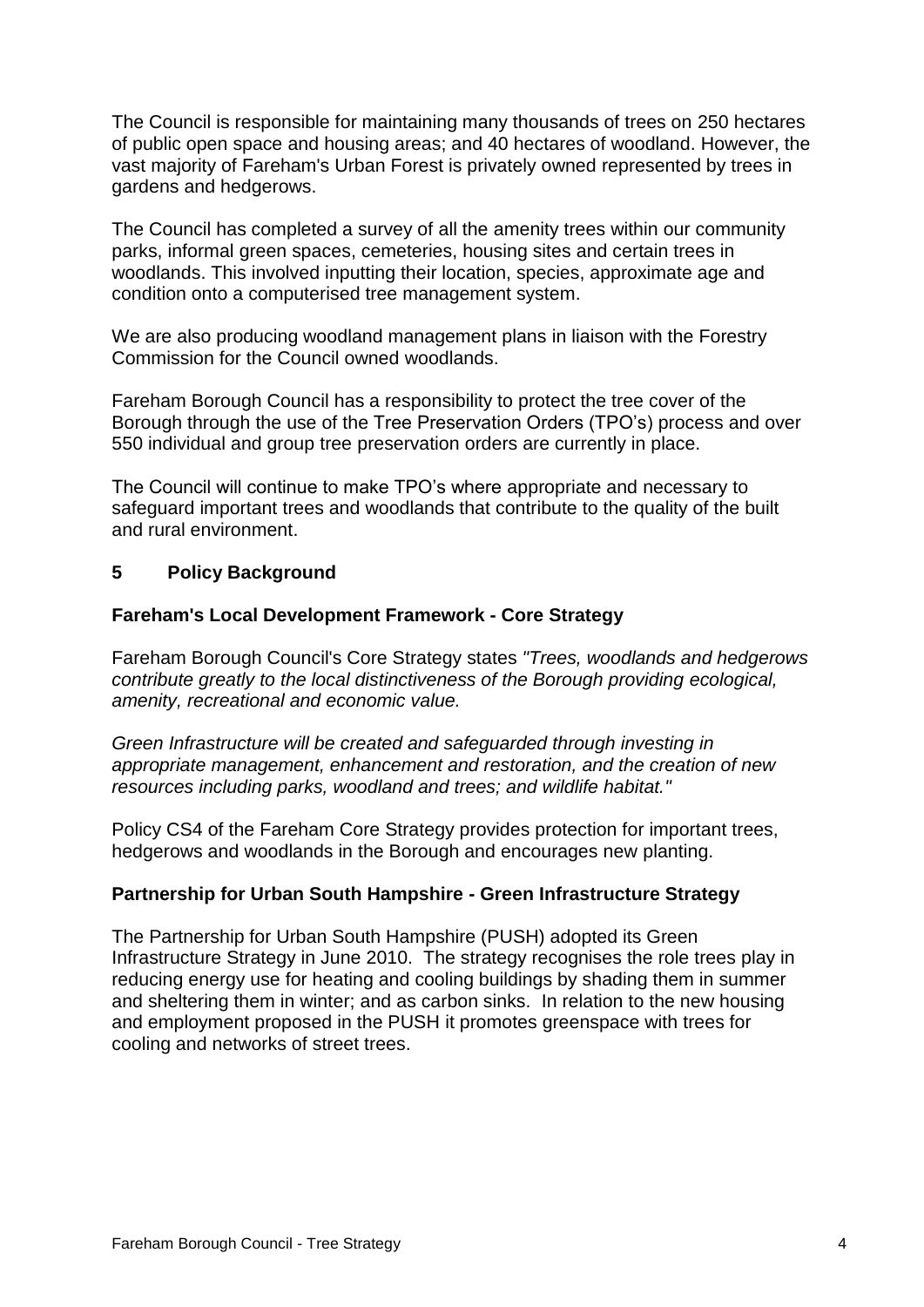# **The Government's Natural Environment White Paper**

States: Trees, woodlands and forests have a very special place in English culture and have provided us with many of the essentials of life through history. Their health is essential for our wellbeing and prosperity. They shape our landscapes and street scenes. Our choices today will shape our future landscapes, prosperity and wellbeing. Our ambition is for a major increase in the area of woodland in England, better management of existing woodlands and a renewed commitment to conserving and restoring ancient woodlands. Forests and woodlands must play a full part in achieving a resilient and coherent ecological network across England.

We want to create more opportunities for planting productive and native woodlands; more trees in our towns, cities and villages; and a much larger proportion of existing woodlands brought into active management. We also want to increase the use of sustainably grown and harvested wood products. Together, this will enhance the wide range of benefits that woodlands provide, including renewable energy and timber, new wildlife habitats and green space for people to use and enjoy, helping us to mitigate and adapt to the future changing climate. It will also increase resilience to climate change, pests and diseases, and help to halt the loss of biodiversity.

## **England Forestry Strategy & Regional Forestry Framework**

The Government is seeking a significant increase in woodland cover across England and has published a National Forestry Strategy - A new Focus for England's Woodlands - to encourage tree planting for visual amenity, environmental, commercial and recreational benefits.

## **6 Why a Strategy?**

The Tree Strategy aims to provide the way forward for the management of Fareham's tree stock supported by the guidance and policies of our adopted Core Strategy.

As a result of the 'Trees in Towns' study the Department of the Environment recommended that Local Authorities produce a framework for taking a strategic overview of the status and condition of trees in their area through the formulation of tree strategies.

It is anticipated that the actions arising from the Tree Strategy will contribute to the broader initiatives being undertaken by the Council towards meeting local and national environmental and sustainability objectives.

## **7 What is Fareham's Urban Forest?**

The Urban Forest is a term used to encompass all the trees in an urban environment, whether they be garden, street or parks trees. It involves the planting and management of all trees within towns or cities. It is generally accepted that woodland within towns and cities also comes under the heading of Urban Forestry.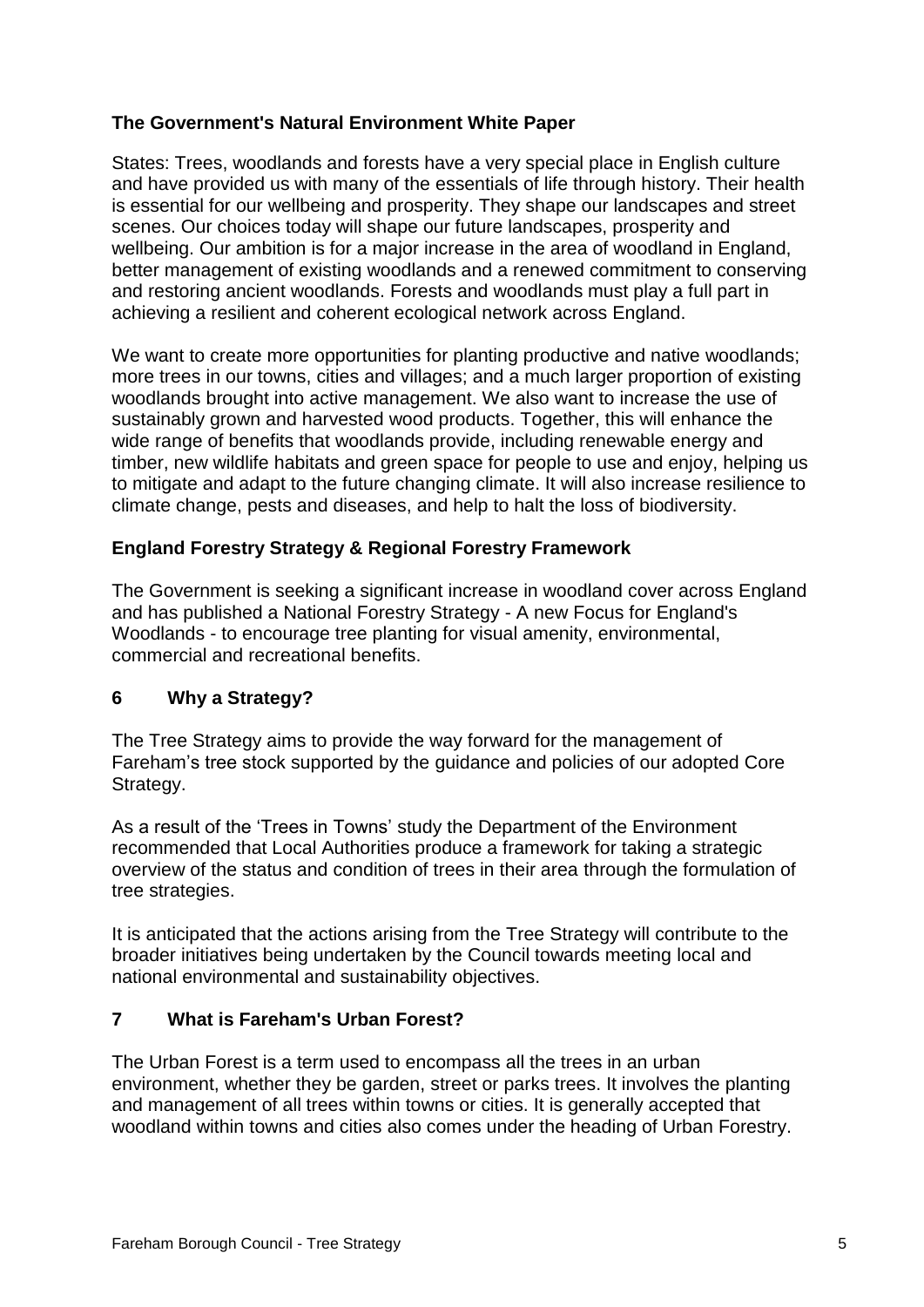Fareham Borough Council has yet to develop a specific strategy for the management of its woodlands. However, the Tree Strategy recognises that some trees, which connect to or relate to adjacent woodland, have a particular significance in terms of landscape character and biodiversity.

It is important to recognise that the tree outside our front door or in our garden is not seen in isolation but as part of a more significant network, because just as the rain forest of the Amazon is under threat so is our Urban Forest, but without the publicity.

Fareham's Urban Forest contributes significantly to Fareham's reputation as being an attractive place to live, work in and visit. The Borough is proud of its verdant character and the tree cover helps to soften our urban environment and acts as a conditioner filtering particulate pollution, making our surroundings a healthier place.

Our Urban Forest is under threat from development, highway improvement schemes, pollution, underground services, cable laying and simply from the pressures of being in proximity to people's homes and work places.

## **8 The Importance of Trees**

Trees are essential to life and their value cannot be overstated. Trees:

- contribute as part of the landscape character, setting local distinctiveness, or particularly in their own right in an urban setting adding to people's quality of life and sense of well being
- provide summer shade and winter shelter enabling the saving of energy
- provide links with the countryside
- support and increase Biodiversity
- contribute directly to the adaptation of our towns and cities to the effects of climate change
- improve urban living by encouraging wildlife and making important landmarks
- enable greener towns which are more attractive to new business
- intercept rainfall, filter air and absorb pollutants
- provide carbon dioxide absorption and oxygen production
- reduce noise levels
- screen unsightly development
- reduce everyday stress
- positively affect property values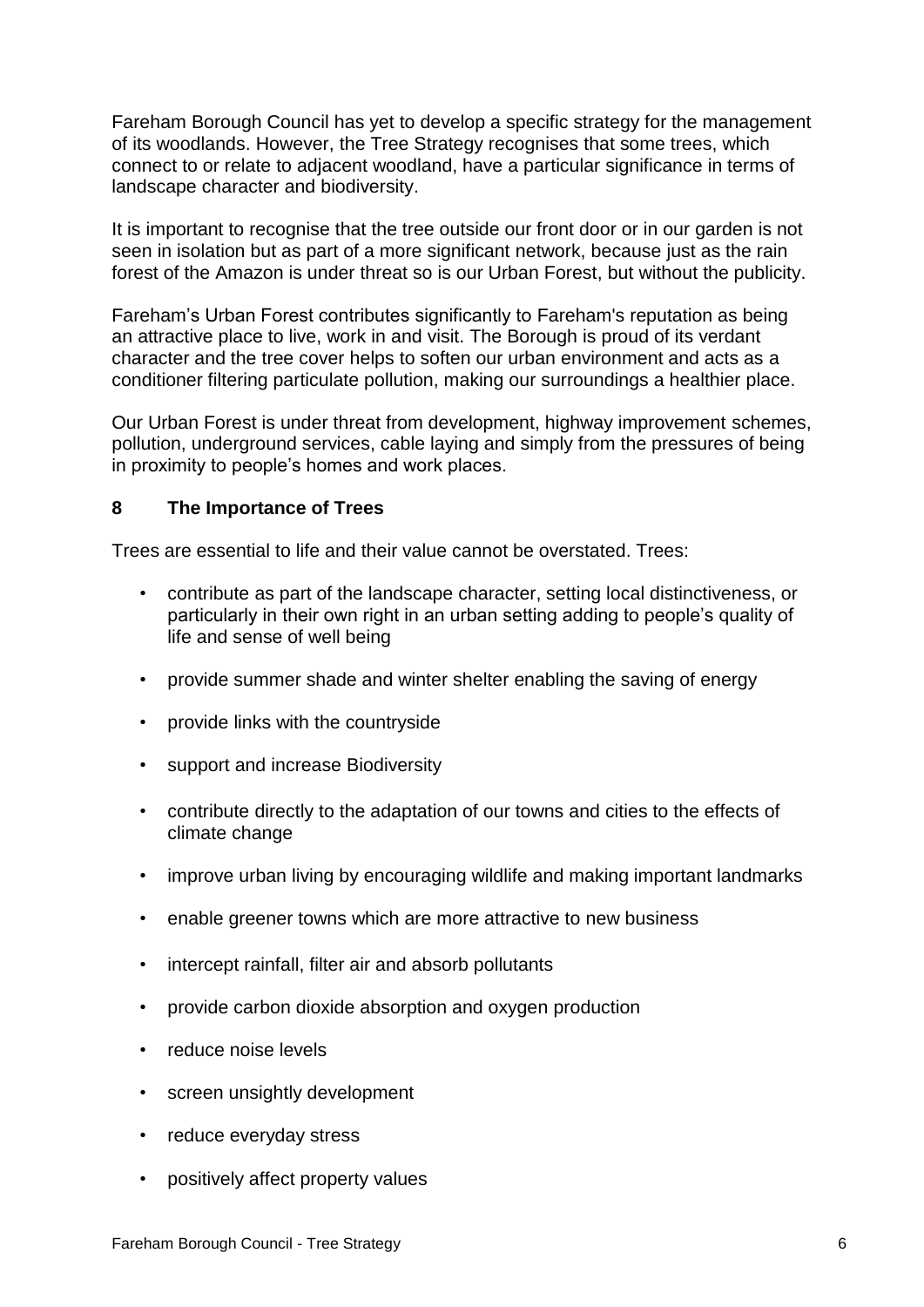There is increasing public awareness of these benefits and the need for trees. People are beginning to place a higher priority on the environment in which they live. In urban areas this invariably means that there should be accessible recreational open space, woodlands and pleasant tree lined streets.

## **9 Managing Conflicting Interests**

Today in Fareham we are fortunate to have a significant amount of mature tree cover across many parts of the Borough providing character and the environmental benefits, which have previously been referred to. A conflict of interest exists though, because those very same trees that make Fareham a pleasant town to live and work in, are for many residents a source of frustration.

The dilemma often occurs when the tree makes an important contribution to the local environment and landscape character but also causes inconvenience to those living nearby. Urban trees by their nature are located close to people's dwellings and common sources of complaint include blocking of light, overhanging branches, leaf fall, obstruction and physical damage.

Insurance companies and mortgage agencies continue to highlight trees as the first contributing factor towards subsidence claims. Reports are received from various sources stating the need for the removal or large scale pruning of the nearest Council owned tree.

However, the vast majority of trees near buildings cause no structural damage at all. Certain soil conditions have to be prevalent for tree roots to be implicated in subsidence claims and such soil conditions, known as shrinkable (clay) soils, do exist in Fareham.

Current national planning policy guidance is seeking to increase density of development in urban areas which puts pressure on existing trees and the ability to plant new trees.

Careful pruning can alleviate some of these problems but sometimes these problems can be attributed to inappropriate species selection with regards to their location or pruning methods in the past. Consequently, it is to be accepted that responsible management of Fareham's trees will involve situations that are impossible to resolve in favour of all parties.

# **10 The Strategy**

The vision of this strategy is exemplified by the belief that the trees in our gardens, parks, highways and outside our front doors should not be viewed individually but as our very own Urban Forest.

This strategy is aimed at providing a way forward that allows Fareham to manage our tree stock effectively and provide tree cover for future generations, whilst recognising the difficulties experienced by residents today.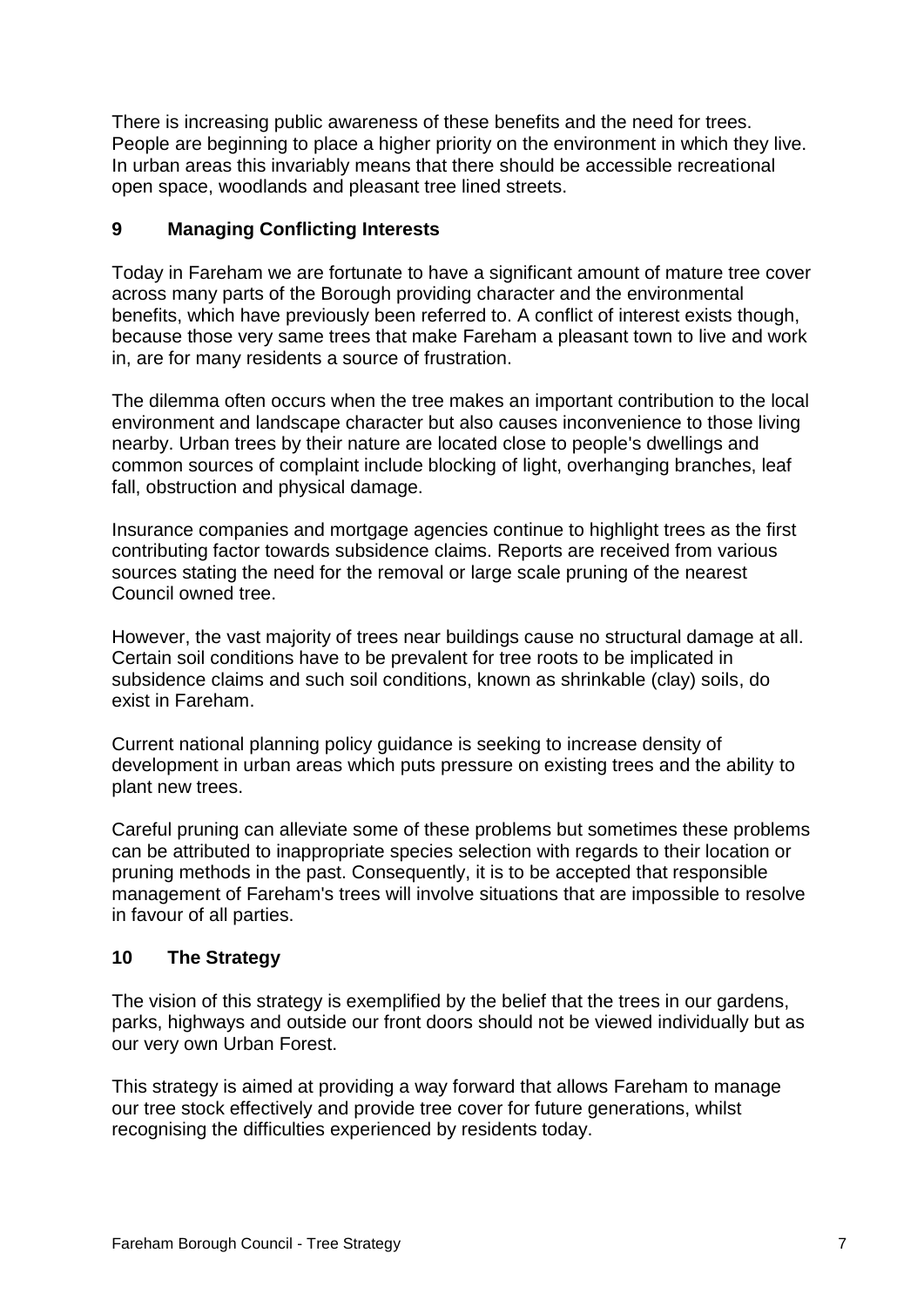The Tree Strategy is a plan for the overall management of all trees within the Borough of Fareham, both those situated on public and private land, where the Council has control over the trees. It is also intended to give guidance on the management practices of all other parties involved with the management of Fareham's tree cover.

This strategy has been formulated and aligned with the concept of providing Best Value to the Fareham community.

It is anticipated that the actions recommended by this strategy will help to resolve the problems we are experiencing now and ensure a healthy tree stock for future generations.

# **11 The Management of Council Owned Trees**

This section of the strategy details the Council's approach to the management of the trees for which it is directly responsible.

Fareham's tree cover falls under the following categories:

Trees in Parks and Public Open Spaces – *Fareham has a diverse range of formal and informal parkland and green spaces all with significant numbers of trees which contribute to the make-up of our urban forest.*

Housing Areas – *These are the trees to be found in and around our housing estates and sheltered housing complexes.They comprise specimens planted during the development phase of the housing areas with many mature trees retained for their aesthetic value.*

Woodlands – *Fareham Borough Council is responsible for managing a wide variety of woodland including many areas of ancient woodland. Fareham has site specific management plans for managing Council owned woodlands.*

Cemeteries and Council owned land – *Trees in our cemeteries and closed churchyards, which comprise specimen planting, avenues and ancient pollards. Trees in the town centre, public car parks and other land owned and maintained by the Authority.*

Street Trees – *These are the trees planted in highway grass verges and pavements along the roads of our Borough and are the responsibility of Hampshire County Council as the Highway Authority.*

## **12 Tree Management**

In the past trees were 'lopped' and 'topped' with insufficient regard for their future health, safety and appearance. Topping is the removal of the main branches of a mature tree by a half or more of their length. It is now known that during such practices the cut surfaces allow decay to enter the tree, which then threatens the stability of the new growth, stimulated by the initial cut.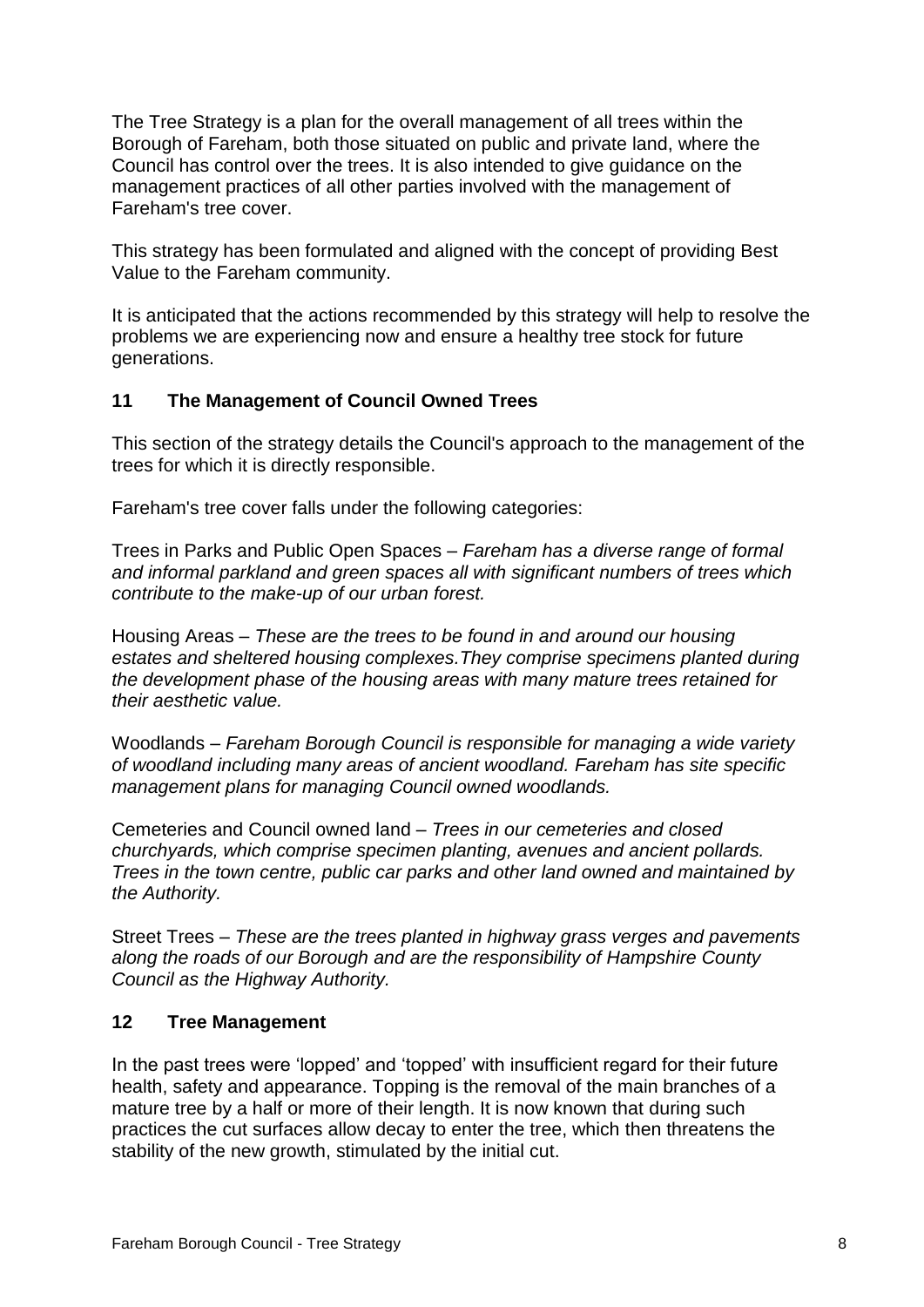The loss of photosynthetic tissues and healthy sapwood also has an adverse impact on the tree system in terms of disrupting energy production and storage.

Arboriculture is a relatively new discipline and the latest research has illustrated the importance of what is termed target pruning - minimising wound area, aeration of wood tissues and encouraging good wound response in the tree.

Therefore, the Council will not carry out topping of trees and will utilise the best practice pruning techniques highlighted within the British Standard 3998 Tree Work - Recommendations. The terminology and description of these pruning techniques are described below:

- Crown Lifting: This involves pruning to achieve a desired vertical clearance above ground level or other surface by removing small diameter secondary branches.
- Crown Reduction: This is the removal of a specified percentage of branches from the crown all around the tree, by retaining the main framework of the crown and therefore a high proportion of the foliage bearing branches.
- Crown Thinning: This is rarely a once only operation and should be undertaken to meet a specific tree management objective. It involves the removal of a specified percentage of branches throughout the crown and should retain an even density of foliage throughout a well spaced and balance branch structure.
- Formative Pruning: The main aim is to produce a tree which in maturity will be free from any major physical weakness. The term can also be applied to more specialised practices such as pollarding, utility pruning and restorative pruning.

It may be necessary to organise works beyond this scope either to remove a health and safety concern or to undertake work to maintain a tree previously 'topped' in the past. Tree Officers will utilise Risk Assessment procedures to determine the extent of work required.

## **13 Tree Inspections (Risk Assessments)**

Tree inspections following the principles of risk assessment form the basis of pro-active maintenance regimes for Council owned trees. In 2007 the Council undertook a detailed survey of all its amenity trees. The trees were surveyed and their details catalogued and recorded onto a tree management system called Ezy Treev and the Council's Geographic Information System (GIS).

# **Policy TP1**

• The Council will utilise tree officers' knowledge and risk assessment procedures that take account of the health of the tree and its effects on the local environment to provide the basis for management of Council Trees.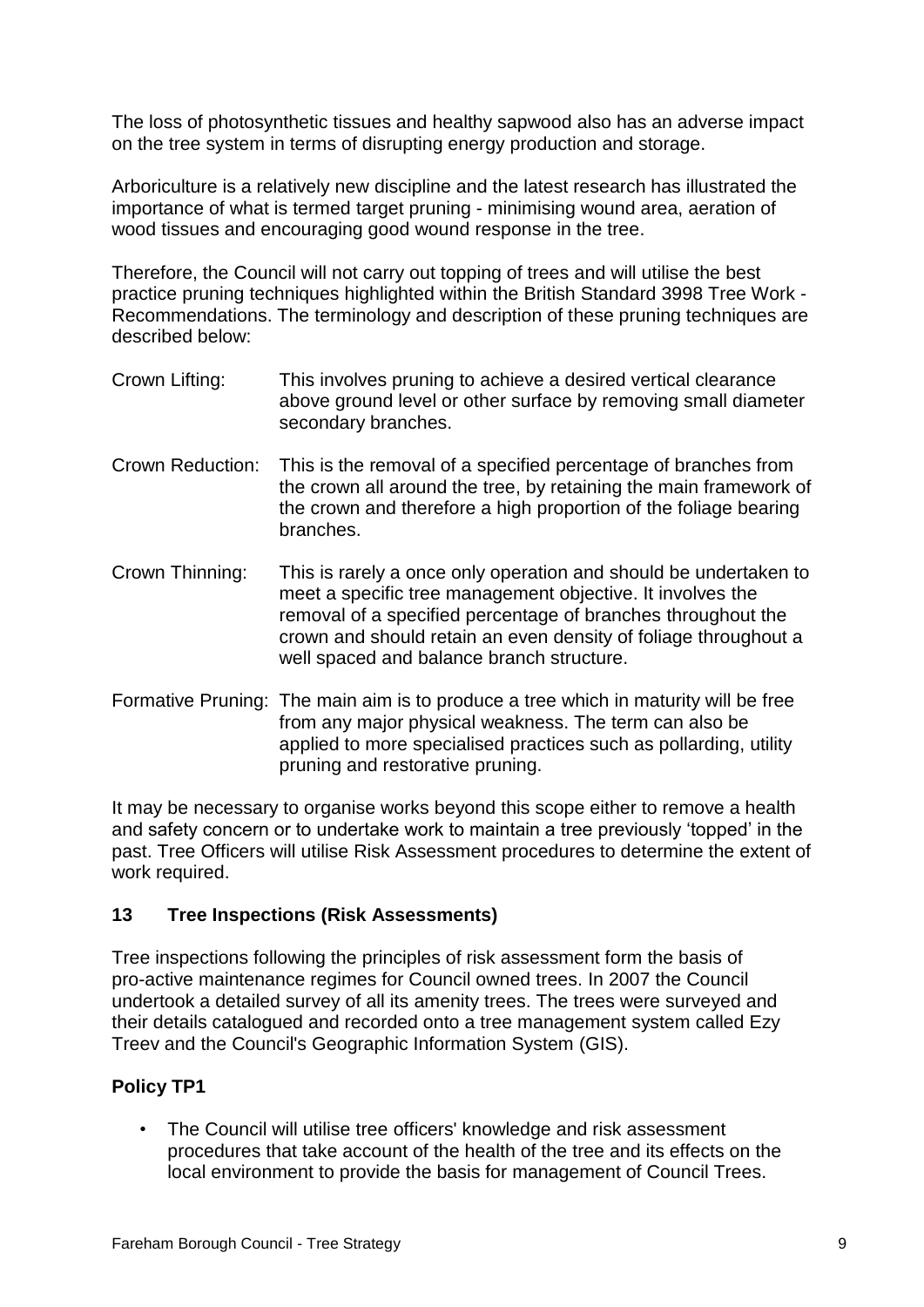- The Council will resist the removal of any tree unless it is:
	- i) dead, dying, or diseased
	- ii) identified for removal following a risk assessment procedure or planning consent.
	- iii) a tree causing an obstruction to a public highway, public right of way, where the obstruction cannot be removed by pruning the tree or other reasonable measures.
	- iv) a tree causing a legal nuisance to an adjoining property, where pruning would not address the problem. *Felling would only be acceptable when justified by the facts of the case and where pruning would not remedy the problem.*
	- v) circumstances where pruning has been undertaken to remedy a severe problem and proved to be unsuccessful.
	- vi) thinning out young and developing trees following principles of best arboricultural practice.
- The Council will resist unnecessary pruning of the Borough's tree stock, whilst ensuring resources are allocated to remedy health & safety concerns.
- Pruning works undertaken by the Council will follow best arboricultural practice and where possible be scheduled, so as not to be detrimental to the tree species involved.
- Inspections will cover the protected species under the Wildlife & Countryside Act 1981 and any evidence of bats will be investigated. Where evidence of birds nesting is found no work will be carried out until the nesting season is over.
- The Council will respond to enquires from the public within ten working days and emergency calls as soon as is practicable given the circumstances of the case.
- Maintain a programme of proactive tree inspections to ensure the risks to people and property from Council owned trees are as low as reasonably practicable.
- All identified works necessary to alleviate health & safety concerns will be undertaken following risk assessment inspections.

# **14 Trees in Parks and Public Open Spaces**

Trees are fundamental to the structure of parks and open spaces. The trees in parks and open spaces are not only important to regular visitors, they are very important contributors to the overall environment and landscape character of the area. They are an extremely important resource that requires active management for the trees to prosper and provide the benefits for our current and future residents.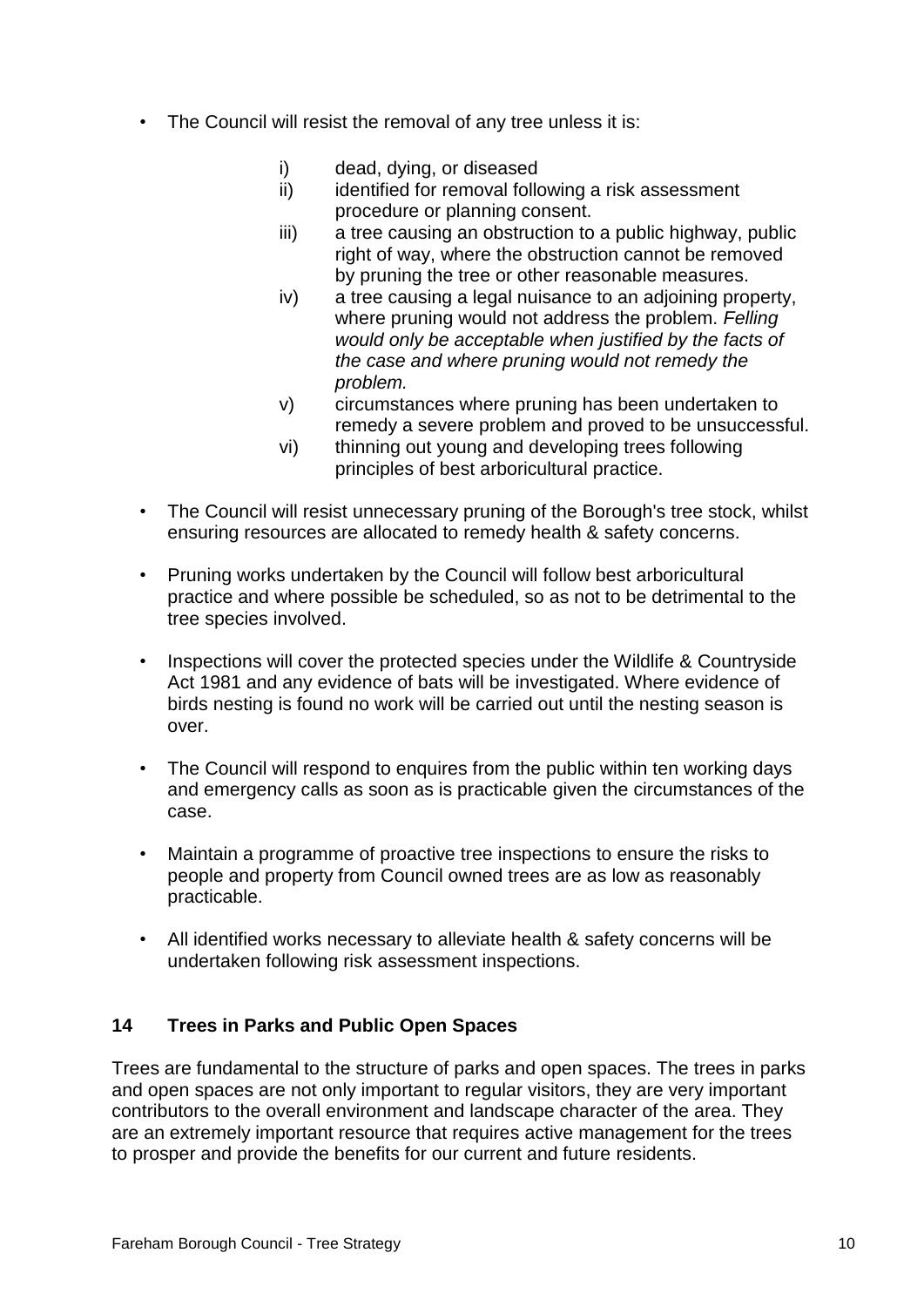The nature of tree populations of different parks and open spaces is as variable as the sites themselves. At one end of the spectrum there are older sites, with a declining mature population of trees including a number of interesting specimens. Some sites often contain important veteran trees potentially supporting rare and varied wildlife and holding historic value.

Conversely there are newer parks and green spaces with a developing tree population. For this reason the management of trees within parks and open spaces has to be planned on a site by site basis, seeking a balanced tree population and a character for each site.

The majority of trees in our parks and open spaces have now been surveyed and entered onto the Council's tree management system Ezy Treev. All health & safety works identified at the time were undertaken and the condition of the trees recorded.

# **Policy TP2**

- The Council will continue with the ongoing inspection of trees within Parks & Open Spaces and undertake any Health & Safety works deemed necessary.
- The Council will seek to create a varied and sustainable tree population in Council Parks.
- The Council will undertake annual planting programmes of new and replacement trees in line with the strategy aims.
- Replacement trees will be of a variety that ensures diversity and sustainability. Where appropriate the Council will retain deadwood habitat in trees to benefit local wildlife.
- The Council will endeavour to work with local community groups and other organisations to ensure their involvement in future management plans for our trees.
- The Council will follow the same guidelines and principles identified within the 'Management of Council Trees' section of this document with regard to the management of those trees within our Parks & Public Open Spaces, Cemeteries & Churchyards, Car Parks; and other Council owned land.

# **15 Housing Trees**

Many of the Council's housing areas and sheltered housing schemes have been landscaped with extensive planting of both trees and shrubs. These are in garden areas and on public open space within the estates using a wide range of species.

Some of the development was within previously countryside areas and the planning process ensured that many mature hedgerow and specimen trees were retained adjacent to and within the proposed housing. Also many trees were planted close to houses, either without consideration of the future growth potential or with the intention of them being removed in thinning operations at a relatively early stage.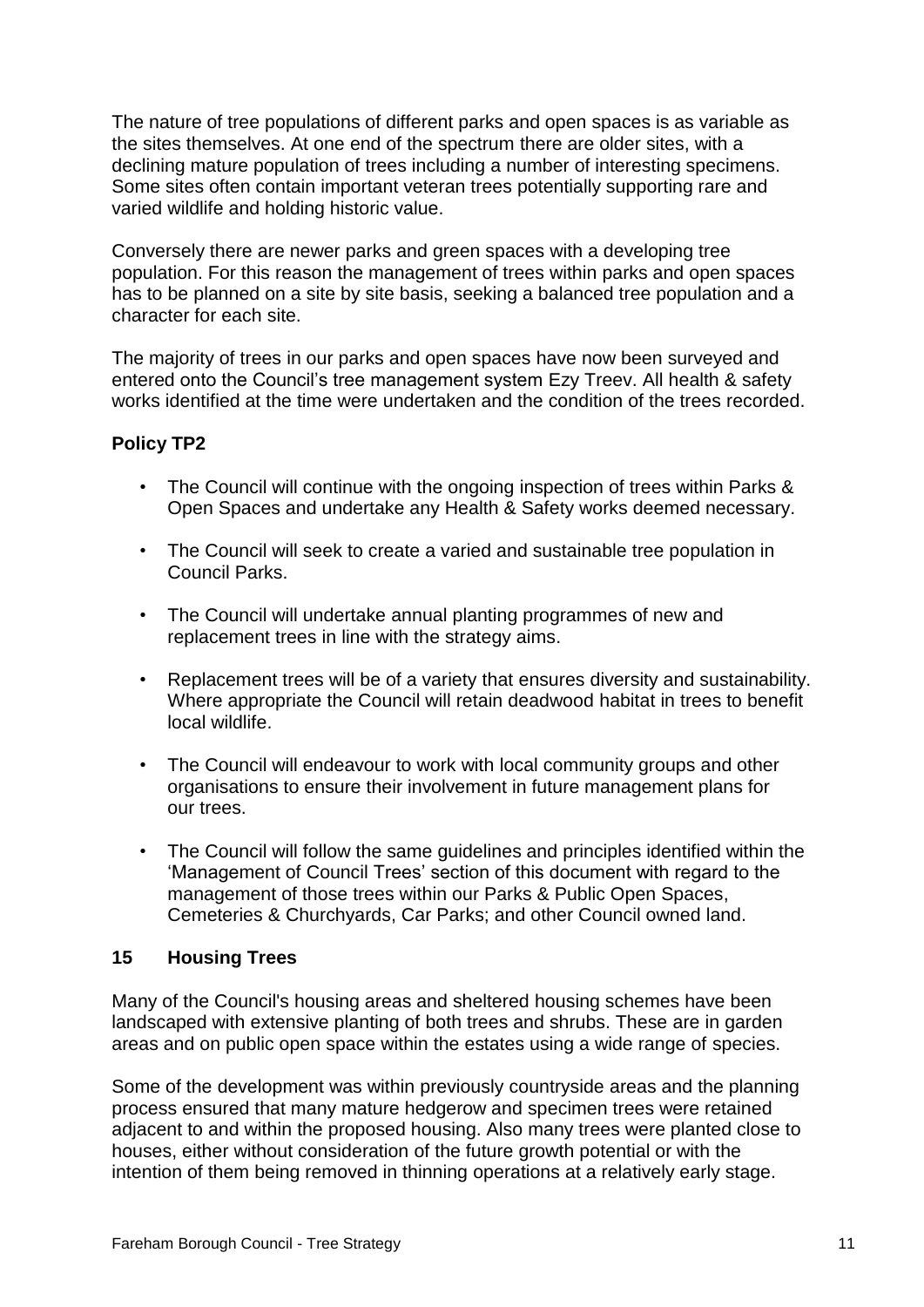Current management deals with the issues arising out of complaints from residents forwarded by Housing Officers. These complaints generally stem from the large number of trees planted within a restricted area, adjacent to properties.

# **Policy TP3**

- The Council will complete a survey of all the housing trees within the Borough.
- The Council will utilise its risk assessment procedures to form the basis of any tree inspections.
- The Council will endeavour to fulfil its obligation to ensure the safety of people and property.
- The Council will endeavour to consult residents on the regular pro-active tree management where appropriate.
- The Council will remove trees identified as being inappropriate for their location.
- Replacement trees will be re-planted using suitable species for the site and conditions.
- The Council will follow the same guidelines and principles identified within the 'Management of Council Trees' section of this document with regard to the management of those trees within our Housing areas.

# **16 Woodland Trees**

Fareham Borough Council is responsible for managing a wide variety of woodland including many areas of ancient woodland. The Council has developed management plans for the important woodlands in its ownership, which are delivered by our Countryside Service.

# **17 Mortgage / Insurance Claims**

In the past Council owned trees have been implicated in insurance claims or mortgage enquires relating to possible or actual subsidence of third party property. On occasion third party insurance companies may contact the Council if they believe a Council owned tree has caused damage and either request that it is felled or simply begin a claim against the Council.

A number of factors are involved when determining the cause of subsidence to a building, the location of trees being just one factor. Monitoring of the subsidence, by qualified experts in various fields, is required over a number of months to ascertain the true reason for the movement in a structure.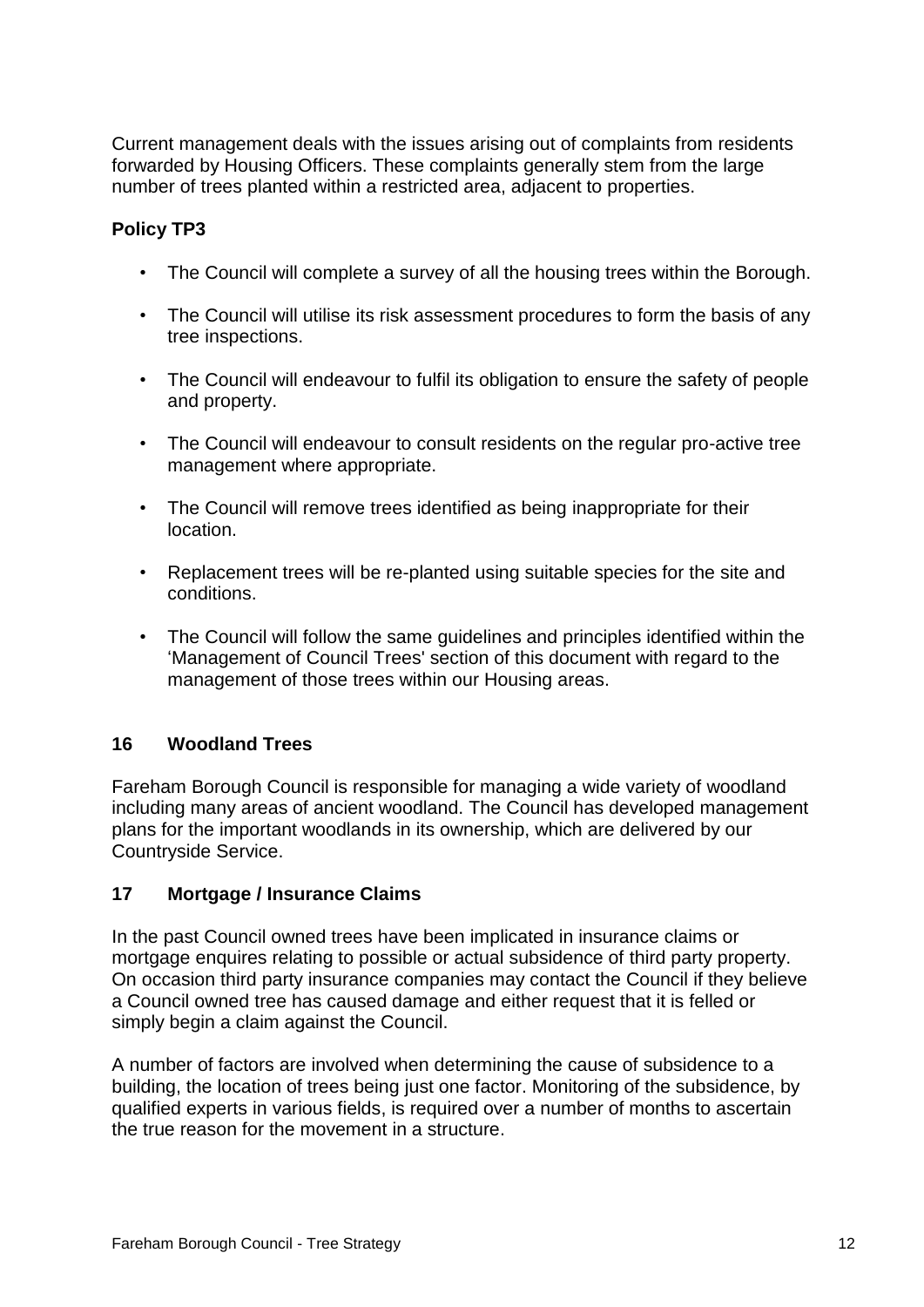# **Policy TP4**

- Upon receipt of insurance enquiries from third parties Council Officers will do their best to clarify the technical issues relating to building subsidence.
- Officers will continue to react quickly to insurance enquiries and request the relevant reports and monitoring information necessary to accurately determine the involvement of Council owned trees.
- The Council's insurers, Tree Officers and where applicable appointed structural engineers will work closely to resolve any issues in an expedient manner.
- Officers will continue to develop the procedure for the timely resolution to insurance enquires involving Council owned trees.
- The Council will continue to ensure officers receive adequate and up to date training necessary to evaluate tree insurance enquires effectively.

## **18 New Tree Planting and Maintenance**

New tree planting is the most important element of this strategy if the tree cover of Fareham is to be maintained for future generations. Trees take decades to mature, so the loss of older trees will have a significant impact upon Fareham.

To ensure Fareham retains its existing levels of tree coverage re-planting needs to continuously take place throughout the Borough. It is recognised that newly planted trees require specific maintenance during their initial establishment period.

It is becoming increasingly difficult to establish new trees, particularly in urban areas due to the range of underground services, competition for space, limited soil volumes, poor soils, pollution, insurance claims, safety audits, vandalism, and the impacts of climate change.

These constraints may vary and are less prevalent in many of our parks and open spaces. However, the commitment required to establish a newly planted tree so as to achieve independence in the landscape should not be underestimated and remains a challenge for local authorities.

Where trees have been removed from Council land it is important they are replaced the following planting season in order to sustain our tree heritage. New planting will take account of its future impact upon the local and wider environment.

Young tree maintenance is not only crucial to the survival of a newly planted tree. It ensures future problems are remedied before they become high cost maintenance issues or health and safety concerns.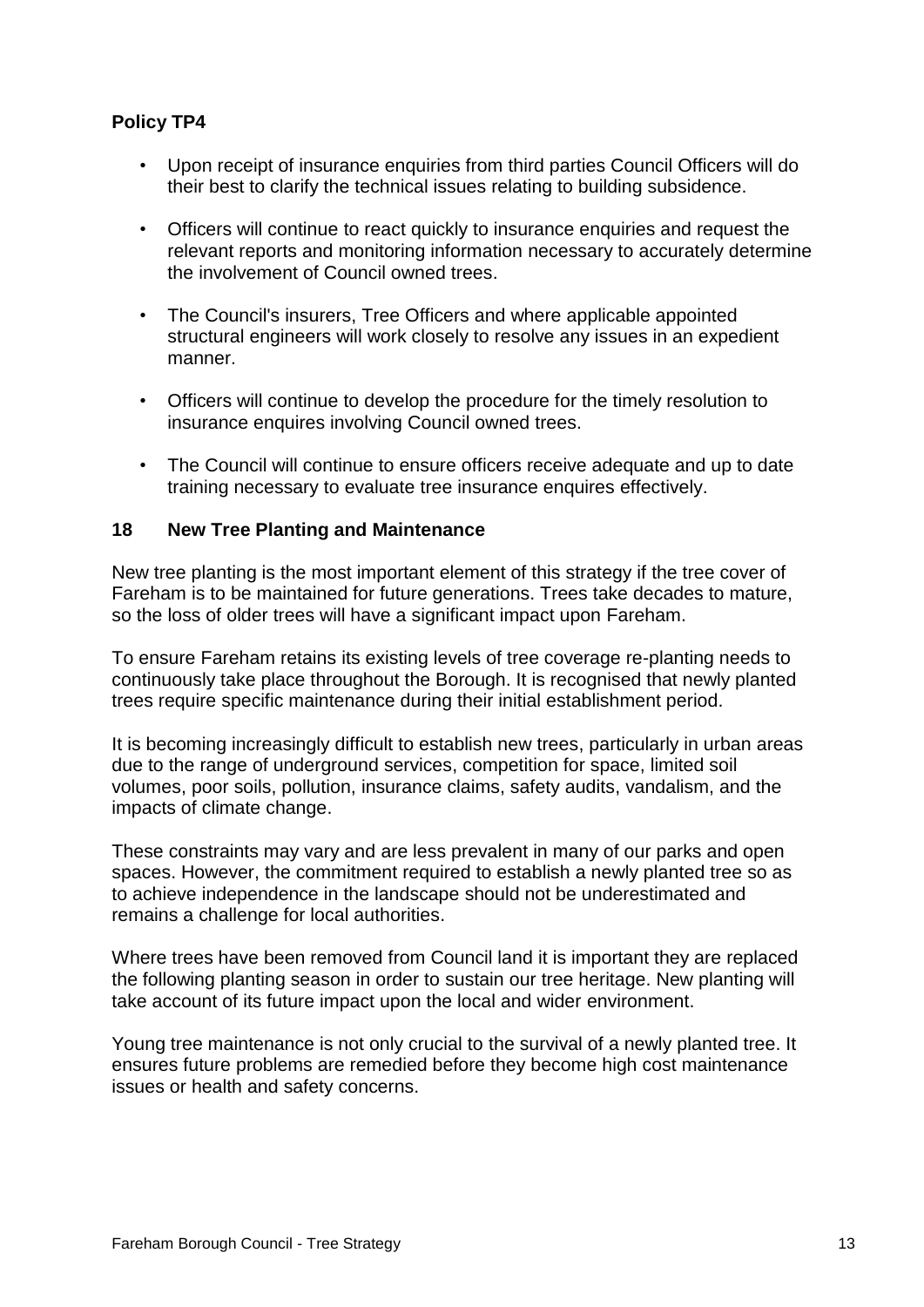# **Policy TP5**

- Undertake high quality new planting to replace trees identified for removal as part of programmed works.
- Assess the success of past planting schemes and ensure best practice is followed in the future.
- The tree stock in Fareham will be increased utilising native species where appropriate and where practicable plant material will be sourced from local indigenous stock.
- Pro-active young tree maintenance will be continued to assist with the establishment and development of new trees.
- Each year more trees will be planted than are felled by the Council.
- Tree planting methods will be integrated across the Council to ensure all new planting follows the same best practice principles.
- Ensure that all new tree planting is specified in a suitable location with appropriate tree pit design, ground preparation, staking, irrigation / drainage (if necessary) and protection details to ensure healthy establishment.
- Encourage the public to suggest areas where they would like to see more trees planted through increased community consultation and engagement with residents in all parts of the Borough.
- Increase the number of trees in public open spaces and Fareham's parks.
- Encourage sponsors to support planting schemes on Council land.
- Continue to offer a commemorative tree planting service.

## **19 Trees and Development**

One of the most common threats to trees is the proposed development of land upon which trees are growing. Fareham has a high demand for new development and has areas of high economic growth all increasing the pressure on the existing tree cover.

It is common for plans to be submitted showing trees retained, which are totally unsuitable for the proposed development allowing no room for the future growth of retained trees. Schemes are frequently amended to ensure that significant trees are retained often through a process of working with the applicant to reach mutually acceptable solutions to conflicts that arise.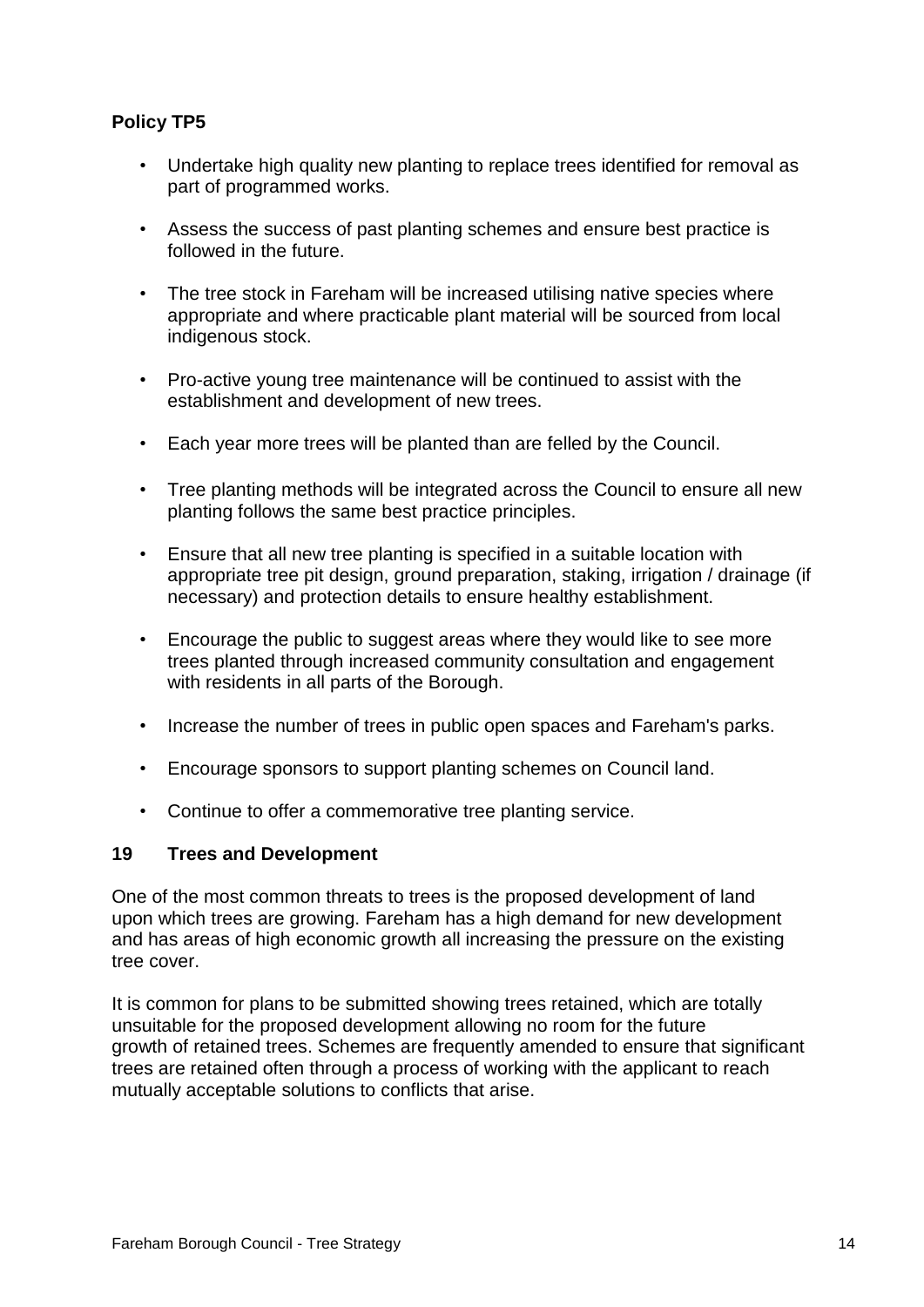Developers are often quick to assume that all trees on a site will have to be retained and consequently often view trees as a problem rather than an asset. It is common for planning applications to fail to provide sufficient information to enable proper consideration of trees on a proposed development site. This usually means that considerable officer time is spent making detailed assessments of trees and other factors, at the Council's expense.

It is common for tree protection constraints on development sites to be underestimated. In order to ensure a tree will be successfully retained it is vital that the trees root system is properly protected from direct and indirect damage, such as ground compaction.

A protected zone should be created around those trees to be retained, large enough to ensure that no disturbance occurs within the crown spread of the tree – as a minimum, in accordance with BS 5837 - Trees in Relation to Construction.

Consideration is also required for the protection of trees when applications are submitted for the extension of existing properties.

The Development Management Section are responsible for enforcing and monitoring the statutory protection of trees on private land and relies upon the professional and technical support of the Tree Officers and Landscape Architects.

#### **Policy TP6**

- Utilise and enforce planning powers to retain and protect trees on development sites and where extensions are permitted to existing properties.
- Monitor and enforce planning powers where necessary.
- Provide pre-application guidance for builders, developers and their agents.
- Require tree planting wherever appropriate, as a condition of planning consents for development sites.
- Develop procedures to further improve close liaison between the development management and conservation sections with regard to the protection of trees in new development areas.
- Continue the ongoing review of the Council's existing Tree Preservation Orders giving priority to older orders and those with 'Area' categories.
- Ensure opportunities for advance planting are investigated prior to the start of new developments.
- The Council will continue to make TPO's where necessary to safeguard important trees and woodlands that contribute to the quality of the environment.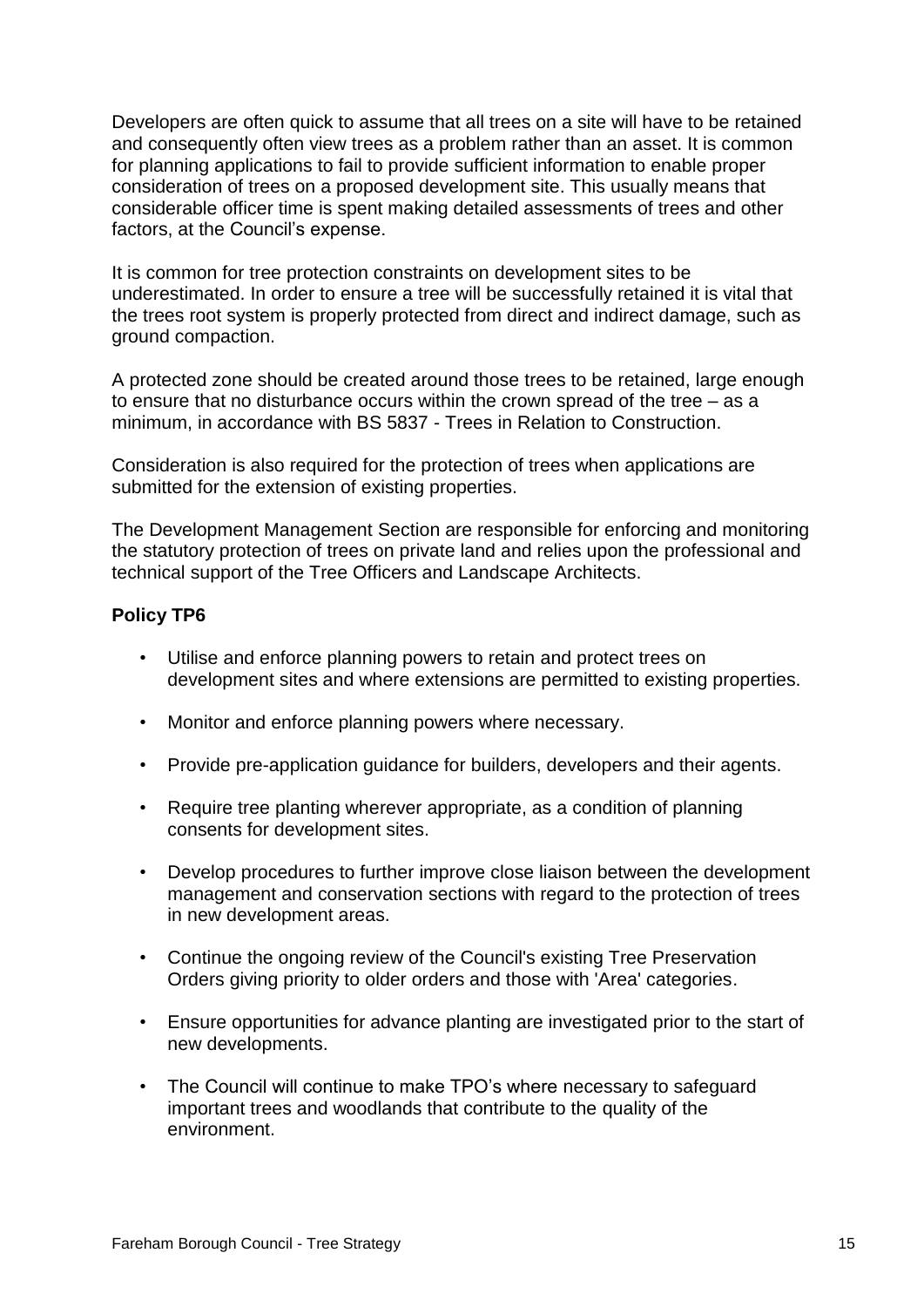• The Council will prepare and review guidance to assist developers in safeguarding trees and the landscape on development sites.

# **20 Private Trees**

The Council has for many years provided free advice and guidance to residents of the Borough concerning all matters relating to trees. The provision of tree advice is invaluable in terms of promoting best practice for the care and management of trees; and increasing awareness of their value and importance in our communities. It also provides the Council with a greater degree of awareness in terms of the potential threats to trees in its area.

The greatest proportion of our urban forest is privately owned. The quality of private tree care is variable and ranges from owners who are indifferent, those who are motivated but poorly advised, to owners who take great pride in their trees and are anxious to seek the best advice; and engage qualified and competent contractors to carry out tree work.

Through technical knowledge tree officers have conveyed the benefits of a safe, healthy and productive urban forest as a resource to the community.

# **Policy TP7**

- Continue to offer free advice to residents of Fareham concerning all tree related issues.
- Promote 'Best Practice' and the utilisation of tree works that comply with British Standards.
- Protect significant trees not under Council ownership through the making of Tree Preservation Orders.
- Provide advice to the public on avoiding unnecessary damage to trees.
- The Council will not accept requests to undertake significant works to protected trees without a detailed report from a suitably qualified arboriculturist and if required further supporting evidence.
- Council Officers will continue to provide assistance where possible with regard to high hedge disputes.

# **21 Protection of Trees**

Under the Town & Country Planning Act 1990 the Council has powers to make and enforce Tree Preservation Orders (TPO's) and designate Conservation Areas under the Planning (Listed Buildings and Conservation Areas) Act 1990, which gives protection to trees of a certain size.

There are over 550 separate TPO's currently in place within Fareham and 13 Conservation Areas.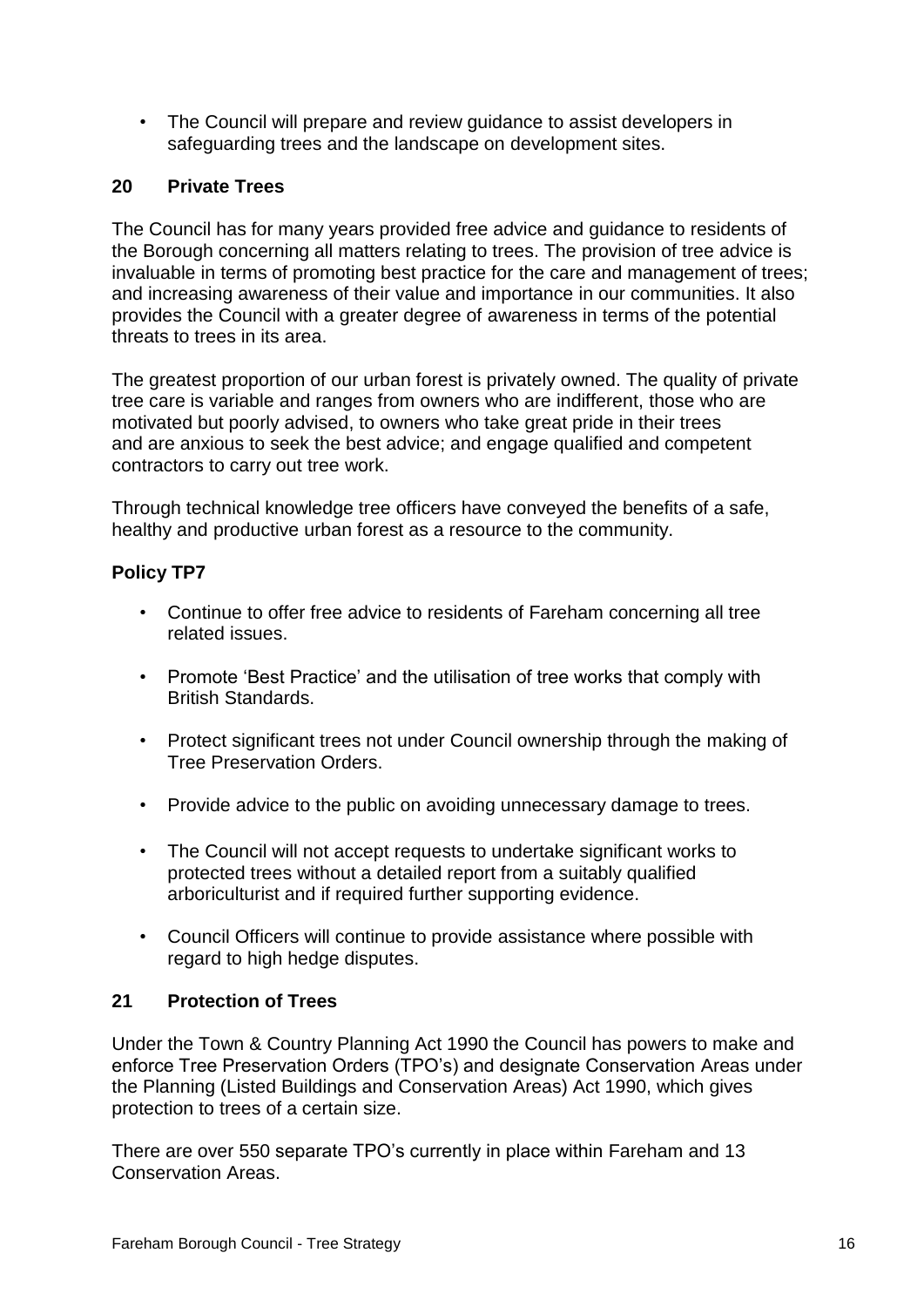The majority of trees that provide amenity value within Fareham are in private ownership. The pressures for development within the Borough necessitate the proactive use of TPO's as a tool to sustain the verdant character enjoyed by all.

TPO's place a responsibility on the owners of such trees to request permission from the Council prior to undertaking any pruning or felling works. The Council has a duty to respond to such requests within 8 weeks.

Owners of trees within a Conservation Area have to request permission from the Council before undertaking any tree works. The Council has a duty to respond within 6 weeks either granting permission for the works or by placing a TPO upon the tree or trees affected.

The Council will ensure the process of placing TPO's upon trees within the Borough is undertaken in a consistent manner with clear explanations provided to those directly affected by the decision.

## **Legal Protection – Wildlife & Countryside Act**

Features such as holes and splits in trees are often used as roosting or breeding sites for bats. Bats are protected under the Wildlife & Countryside Act 1981(as amended) which makes it illegal to intentionally or recklessly 'kill, injure or take', or 'damage, destroy or obstruct access to any structure or place' which supports any bat species.

Nesting birds are also protected under the Act, making it illegal to intentionally 'kill, injure or take any wild bird' or 'take, damage or destroy the nest' of any wild bird intentionally while that nest is in use or being built.

#### **Policy TP8**

- Where necessary protect private trees of high amenity value with Tree Preservation Orders.
- Enforce TPO's and Conservation controls.
- Utilise planning conditions and technical supervision to ensure a high standard of arboricultural work to protected trees.
- Enforce the planting of replacement trees for felled trees.
- Continue the review of older TPO's and where necessary revoke out of date orders and serve new ones.
- Evaluate current literature sent out to owners of protected trees to ensure clarification of the TPO procedure.
- Ensure all Council employees whose work may involve them directly or indirectly with trees are provided with suitable training courses to raise their awareness of tree issues.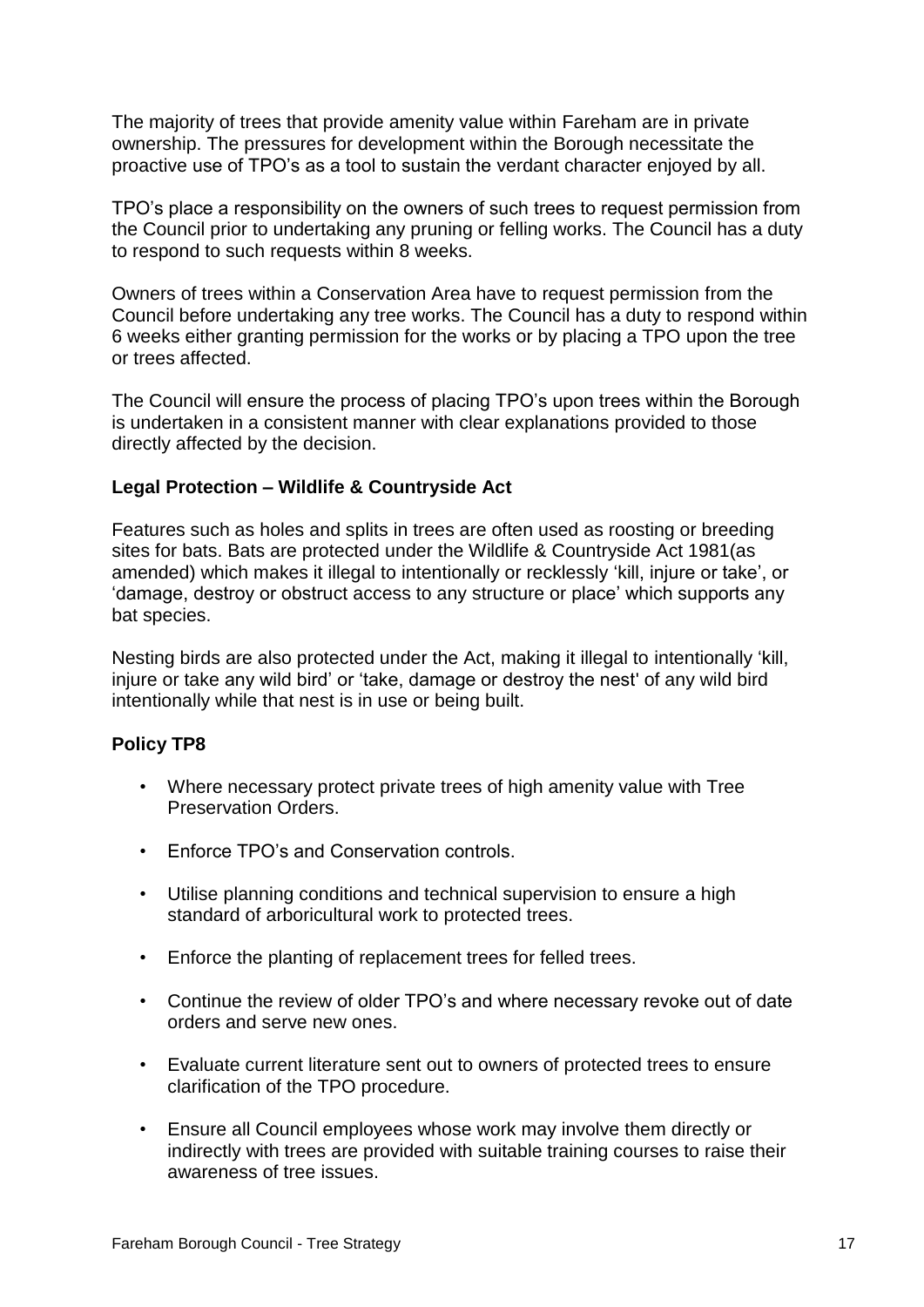# **22 Promotion of the Urban Forest**

The challenge will be to constantly channel our communities increasing awareness into long-term urban forestry commitment at local level. As Fareham continues to urbanise, this need increases, as does our obligation to enhance the quality of life in Fareham through healthy urban trees, which deliver multiple benefits. Currently, Fareham has a number of active volunteer groups who support our Countryside Service and the Fareham in Bloom campaign, but no Tree Wardens.

Tree Wardens are volunteers with an enthusiasm for the protection of their environment and who could work in partnership with Fareham Borough Council, the British Trust for Conservation Volunteers and The Tree Council.

The scheme represents an opportunity for the Council and the community to work together to protect and enhance the local environment.

Tree Wardens can act as a contact between the local community and the Council. Tree Wardens can provide information and advice to their respective communities. Tree Wardens are people appointed by their community group, residents association, parish council or community council to gather information and to encourage practical projects relating to trees in the community.

## **Policy TP9**

- Continue to support and encourage development of community participation.
- Consider the development of a Tree Warden Scheme in Fareham.
- Continue the 'Adopt a Tree' scheme including tree planting for school children and involve the children in tree planting.

## **23 The Way Forward**

The Council is committed to the protection of trees within the Borough of Fareham and recognises the benefits received by the community as a whole through living and working in a 'well treed environment'.

The nature of our Urban Forest inevitably means that situations will arise where people and trees come into conflict. The Council will ensure that where at all practicable trees are retained for future generations. However, this strategy does provide flexibility in situations when, justified by the facts of the case, trees have to be removed.

# **Policy TP10**

- Develop an action plan to prioritise and further the aims of the strategy.
- Promote the benefit of trees and work with volunteers and other partners to meet the objectives of the strategy.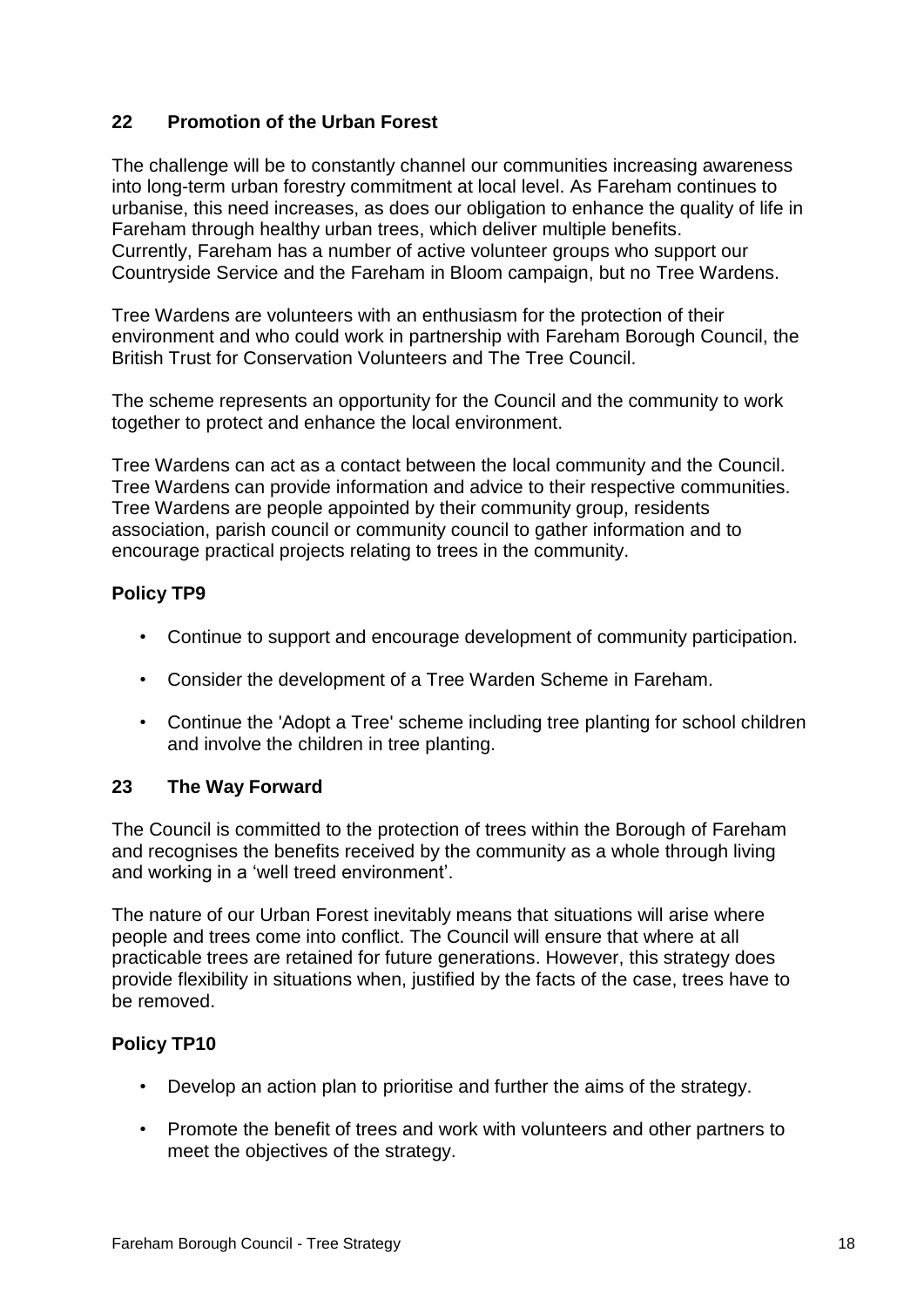- Develop ways of linking with the community to aid the establishment of newly planted trees.
- Monitor, review and assess the progress of the strategy every five years through the instigation of agreed indicators.

## **24 Action Plan**

|                | <b>Actions</b>                                                                                                                                                                                                                                                                                                                                                                                                                                                                                                                  | Lead                                                                                                                                                                 | <b>Timescale</b>                                                                 |
|----------------|---------------------------------------------------------------------------------------------------------------------------------------------------------------------------------------------------------------------------------------------------------------------------------------------------------------------------------------------------------------------------------------------------------------------------------------------------------------------------------------------------------------------------------|----------------------------------------------------------------------------------------------------------------------------------------------------------------------|----------------------------------------------------------------------------------|
| 1              | Trees in Parks & Public Open Spaces<br>Complete an assessment of the principal parks<br>٠<br>for replanting opportunities.<br>Implement a replanting programme for principal<br>$\bullet$<br>parks sites.                                                                                                                                                                                                                                                                                                                       | <b>Principal Tree</b><br>Officer + Parks<br><b>Officers</b>                                                                                                          | <b>March 2013</b><br>March 2014                                                  |
| $\overline{2}$ | <b>Housing Trees</b><br>Prepare a schedule of rented properties with<br>٠<br>significant trees in the curtilage.<br>Undertake a survey and risk assessment of the<br>$\bullet$<br>trees identified and add to tree management<br>database.<br>Implement a programme of tree works in<br>٠<br>accordance with the actions identified.<br>Complete an assessment of amenity housing<br>$\bullet$<br>areas for replanting opportunities.<br>Implement a replanting programme for amenity<br>$\bullet$<br>housing areas identified. | <b>Principal Tree</b><br>Officer +<br>Housing<br>Officer<br><b>Principal Tree</b><br>Officer<br><b>Principal Tree</b><br>Officer<br><b>Principal Tree</b><br>Officer | <b>March 2013</b><br>March 2014<br>March 2014<br><b>March 2013</b><br>March 2014 |
| 3              | New Tree Planting & Maintenance - Council Land<br>Complete annual assessment of the number of<br>٠<br>trees that have been removed or felled.<br>Complete annual assessment of new tree<br>$\bullet$<br>survival rates from previous years planting.<br>Implement schedule of replacement tree<br>$\bullet$<br>planting, where appropriate, prior to undertaking<br>any new tree planting initiatives.                                                                                                                          | <b>Principal Tree</b><br>Officer<br><b>Principal Tree</b><br>Officer<br><b>Principal Tree</b><br>Officer                                                             | Annual<br>target<br>Annual<br>target<br>Annual<br>target                         |
| 4              | <b>Protection of Trees</b><br>Produce an annual report on the progression of<br>٠<br>the review of the Council's older tree<br>preservation orders.<br>Continue to review the number of trees felled or<br>$\bullet$<br>removed with consent or under exemption.<br>Issue tree replacement notices where<br>$\bullet$<br>appropriate.                                                                                                                                                                                           | <b>Principal Tree</b><br>Officer<br><b>Principal Tree</b><br>Officer<br><b>Principal Tree</b><br>Officer                                                             | Annual<br>Ongoing                                                                |